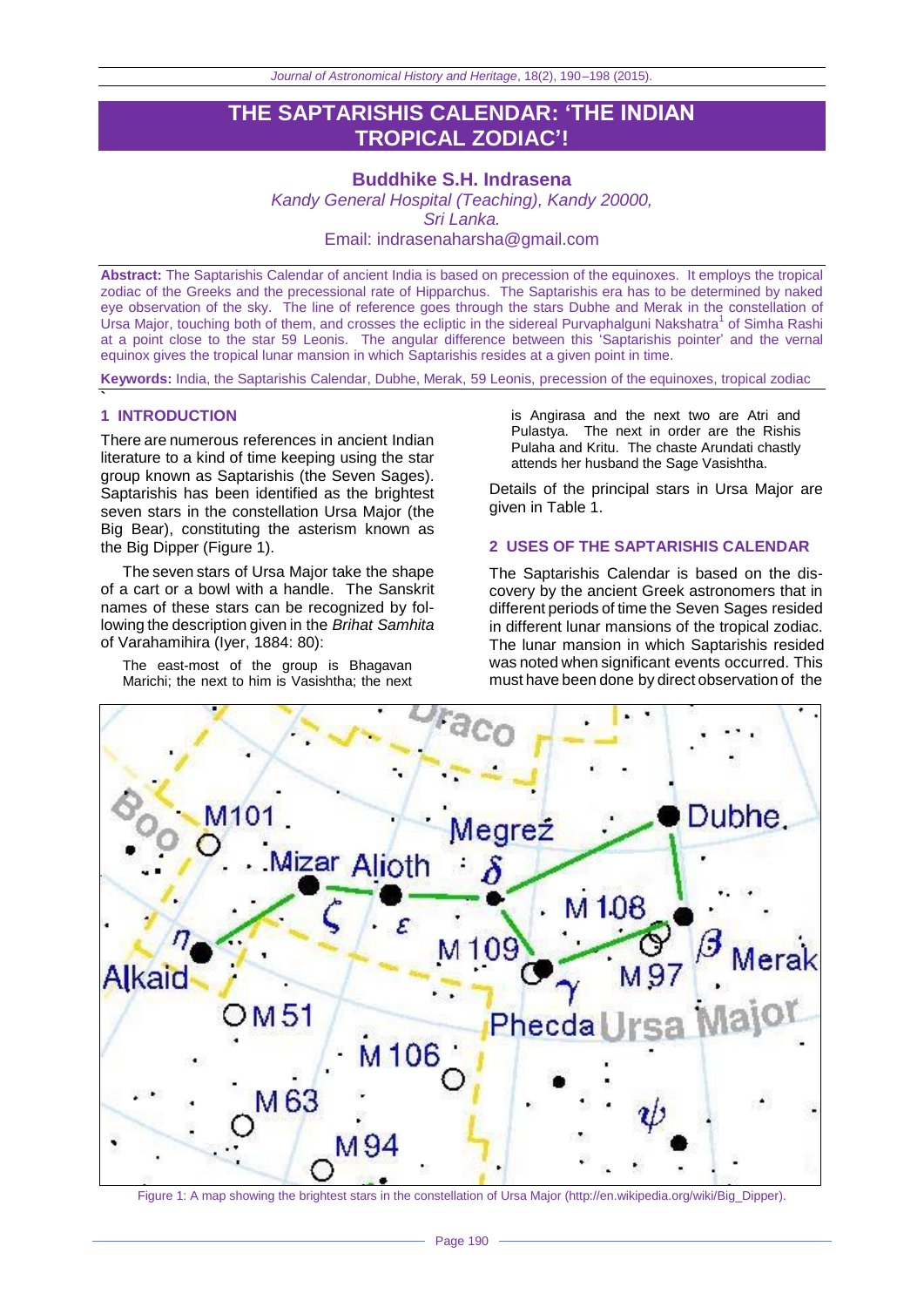| <b>Bayer</b> | Common        | <b>Sanskrit</b> | Magnitude | Sidereall          | <b>Right</b> | <b>Declination</b> |
|--------------|---------------|-----------------|-----------|--------------------|--------------|--------------------|
| Code         | <b>Name</b>   | <b>Name</b>     | $(V_m)$   | Longitude          | Ascension    | (N)                |
| $\alpha$ UMa | <b>Dubhe</b>  | Kratu           | 1.79      | 20° 36' 02" Cancer | 11h 03m 43s  | 61° 44' 49"        |
| <b>B</b> UMa | Merak         | Pulaha          | 2.37      | 24° 50' 12" Cancer | 11h 01m 50s  | 56° 22' 43"        |
| v UMa        | Phecda        | Pulasthya       | 2.44      | 05° 52' 42" Leo    | 11h 53m 49s  | 53° 41' 29"        |
| $\delta$ UMa | <b>Megrez</b> | Atri            | 3.31      | 06° 28' 01" Leo    | 12h 15m 24s  | 57° 01' 45"        |
| ε UMa        | Alioth        | Angiras         | 1.77      | 14° 20' 06" Leo    | 12h 54m 00s  | 55° 57' 24"        |
| 80 Uma +     | Alcor-        | Vasishta +      | 4.01      | 21° 16' 29" Leo    | 13h 25m 12s  | 54° 59' 07"        |
| C UMa        | Mizar         | Arundhati       | 2.27      | 21° 06' 04" Leo    | 13h 23m 54s  | 54° 55' 21"        |
| n UMa        | Alkaid        | Marichi         | 1.86      | 02° 19' 53" Virgo  | 13h 47m 31s  | 49° 18' 40"        |

Table 1: The main stars in the constellation of Ursa Major.

night sky and locating the Saptarishis pointer in relation to the tropical zodiac. This was not a method that could be done by simple calculation. It was like a 'clock' in the sky. To tell the time one had to look at the sky and note the position of the Saptarishis pointer. Since there is only slight, if any, movement of stars relative to each other, the sidereal zodiac or the stars themselves could not be used in this method. With respect to a star or sidereal Nakshatra, there is hardly any movement of Saptarishis.

Given below are some of the events that the ancient Indian astronomers noted using the Saptarishis Calendar.

- 1) "At the birth of king Parikshit they were in Magha and the Kali Yuga then began." (Vish*nu Purana 2*; see Dutt, 1896: 312).
- 2) "When Seven Rishis will be in Parvashadha, then Nanda will begin to reign and thenceforth the influence of Kali will increase.‖ (*Vishnu Purana 2*; see Dutt, ibid.).
- 3) "During the reign of Yudhishtira 2526 years before the commencement of the Vikrama Saka the seven Rishis were at the constellation of Magha (Regulus).‖ (*Brihat Samhita*: Sloka 3, Chapter XIII; see Iyer, 1884: 80).

#### **3 THE SAPTARISHIS POINTER**

Ursa Major includes the seven bright stars shown in Figure 1. Since these span an angular distance of >42°, it is impossible to fit all of them within one lunar mansion (which spans only 13° 20′). Instead, in order to locate the lunar mansion an imaginary line connecting two particular stars in Ursa Major is extended towards the ecliptic. This line of reference is described in the *Vishnu Purana* as follows:

When the first two stars of the seven Rishis rise in the heavens and some lunar asterism is seen at night at an equal distance then the seven Rishis remain stationary in that conjunction for a hundred years of man. (Dutt, 1896: 31).

The meaning of "equal distance" in this translation should be understood as the distance from the North Celestial Pole to Ursa Major and a similar distance from Ursa Major towards the ecliptic. Ursa Major lies approximately midway between the North Celestial Pole and the ecliptic. The point where the imaginary line crosses the ecliptic is the place where Saptarishis resides.

The first two stars that rise in Ursa Major are the two stars that form the pouring edge of the bowl (i.e. Dubhe and Merak). The Dubhe-Merak axis when extended towards the ecliptic goes parallel and close to the Zosma and Chort stars in the constellation of Leo that form a triangle with Denebola (Purvaphalguni Nakshatra). The point where this imaginary line cuts the ecliptic is not static because of the slight proper motion of the stars, which is significant over several centuries.

## **4 ZODIACAL CONSIDERATIONS**

Does Saptarishis move? In accordance with the Saptarishis Calendar, yes it does. It moves at a rate of one conjunction in 100 years, and it moves through the whole zodiac in one cycle, "... the seven Rishis remain stationary in that conjunction for one hundred years of man." (*Vishnu Purana;* Indrasena, 2014). Is this true? The answer to this question is both yes and no, depending on how the zodiac is defined.

The zodiac consists of 12 Rashis (signs) and 27 or 28 Nakshatras (lunar mansions), and is stationary and star based in Vedic astronomy. By definition the first Rashi, Mesha (Aries), begins at a point which is approximately diametrically opposite to the location of the star Chitra (Spica). This starting point of Mesha is fixed. In Greek astronomy the zodiac is based on equinoctial and solstice points, with Aries starting from the point of the vernal equinox and Libra the autumnal equinox. This is known as the tropical zodiac. The astrological tropical zodiac is not astronomically correct (ibid.). Because of the precession of the equinoxes the vernal equinoctial point drifts backwards along the ecliptic at a rate of 50.3″ per year. Therefore, the tropical zodiac is not stationary but moves backwards along the ecliptic among the background of stationary stars at a rate of 1° in 72 years.

# **4.1 The Sidereal Zodiac**

Stars hardly move except for proper motion, which is only a few arc minutes over many centuries. Figure 2 and 3 show the arrangement of stars in CE 100 and CE 3000. The sidereal zodiac is also shown along the ecliptic. Simha (Leo) and Kanya (Virgo) Rashis (constellations) can be seen in these figures. The sidereal zodiac starts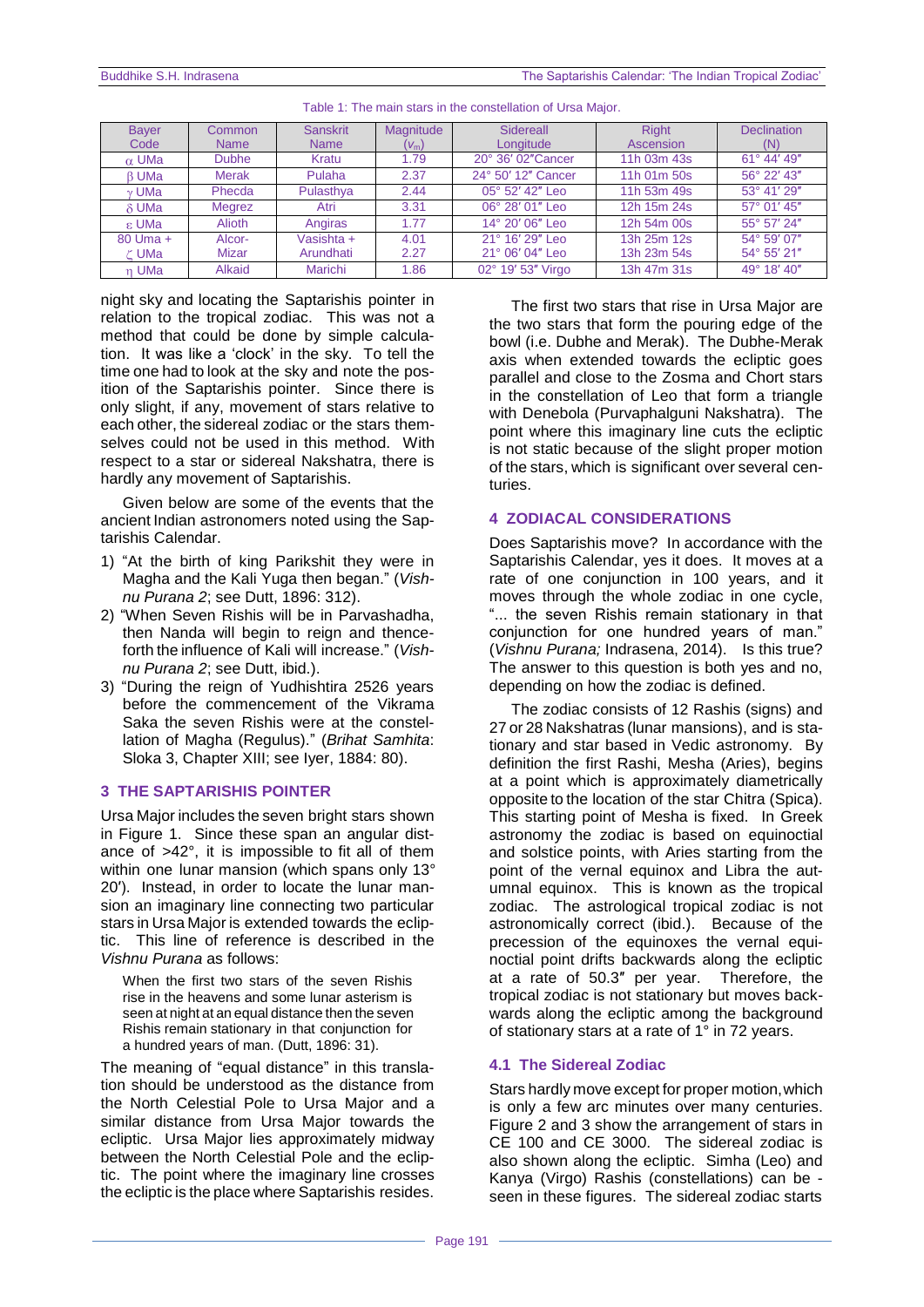

Figure 2: The location of the Saptarishis pointer (white line), the star cluster adjacent to the pointer (light blue circle), sidereal signs Simha and Kanya, and the autumnal equinox [the meeting points of the red (ecliptic) and blue (equator) lines] in CE 100.



Figure 3: The location of the Saptarishis pointer (white line), sidereal zodiac and autumnal equinox [the meeting points of the red (ecliptic) and blue (equator) lines] in CE 3000.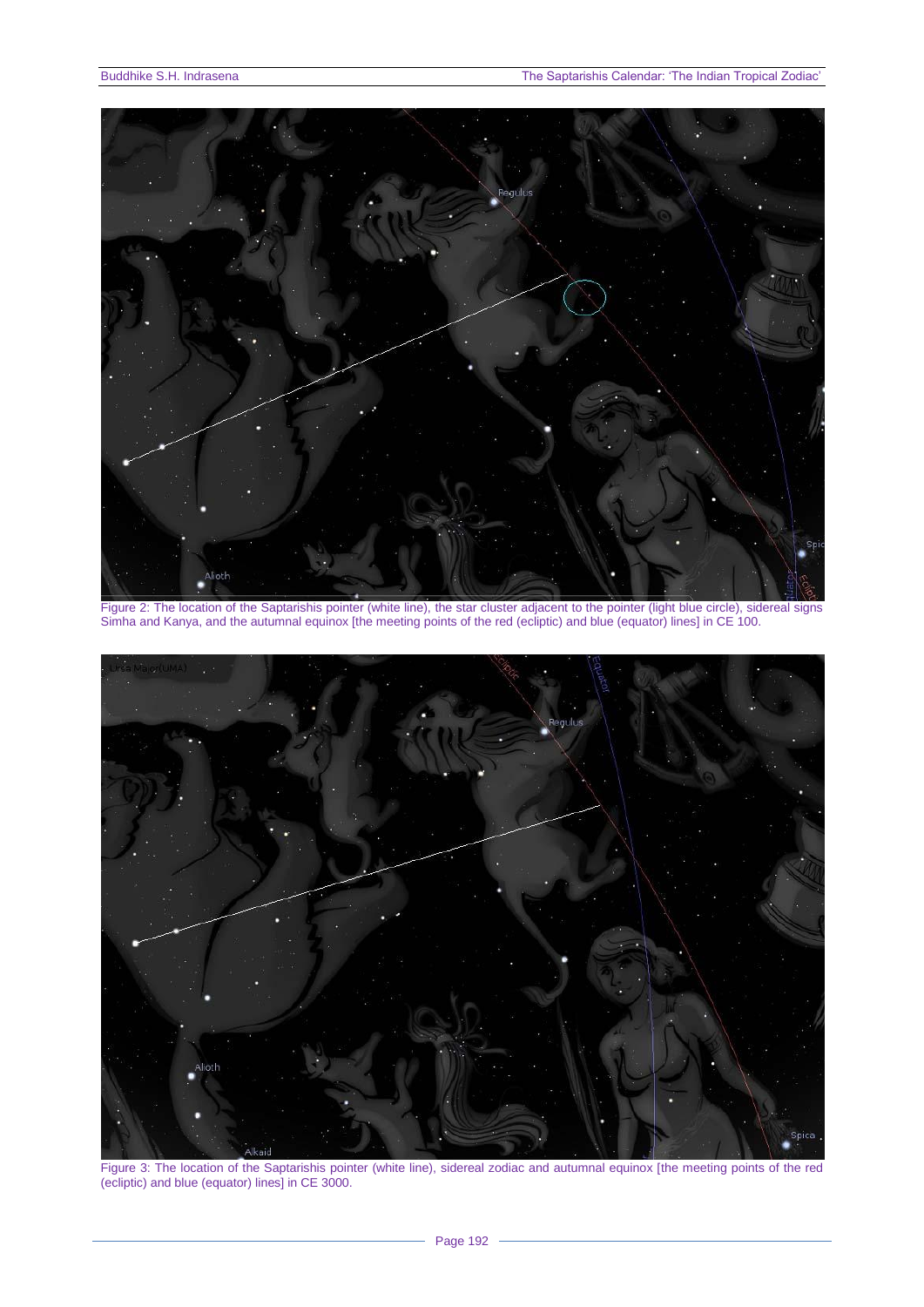| Year            | <b>Tropical Longitude of the</b>     | <b>Tropical Lunar Mansion of</b> | Sidereal Longitude of the  |
|-----------------|--------------------------------------|----------------------------------|----------------------------|
|                 | <b>Saptarishis Pointer</b>           | the Saptarishis Pointer          | <b>Saptarishis Pointer</b> |
|                 |                                      |                                  |                            |
| 10000 BCE       | 19 59 Pisces<br>27                   | <b>Revati</b>                    | 17 25 01 Simha             |
| 9000 BCE        | 14 Aries<br>55<br>11                 | <b>Ashwini</b>                   | 32 Simha<br>18<br>23       |
| 8000BCE         | 08 30 Aries<br>26                    | <b>Bharani</b>                   | 48 Simha<br>19<br>00       |
| 7000 BCE        | <b>Taurus</b><br>10<br>06<br>27      | Rohini                           | 53 Simha<br>19<br>22       |
| 6000 BCE        | 23 54 35<br>Taurus                   | Margasir                         | 38 Simha<br>19<br>34       |
| 5000 BCE        | Gemini<br>07<br>37<br>07             | Ardra                            | 42 Simha<br>19<br>39       |
| 4000 BCE        | 55 Gemini<br>21<br>17                | Punarvasu                        | 24 Simha<br>19<br>41       |
| 3000 BCE        | Cancer<br>58<br>17<br>04             | Pushya                           | 34 Simha<br>19<br>40       |
| 2000 BCE        | 10 Cancer<br>18<br>40                | Ashlesa                          | 43 Simha<br>19 38          |
| 1000 BCE        | 02 25 24 Leo                         | Magha                            | 22 Simha<br>19 37          |
| <b>CE 01</b>    | 16 14 06 Leo                         | Purvaphalguni                    | 23 Simha<br>19 36          |
| <b>CE 1000</b>  | 04 50 Virgo<br>00                    | Uttaraphalguni                   | 00 Simha<br>19<br>35       |
| <b>CE 2000</b>  | 18 Virgo<br>00<br>14                 | <b>Hasta</b>                     | Simha<br>19<br>34<br>11    |
| <b>CE 3000</b>  | 28 00 04 Virgo                       | Chaitra                          | 18 Simha<br>34<br>19       |
| <b>CE 4000</b>  | 12 03 05 Libra                       | <b>Swati</b>                     | 24 Simha<br>19<br>34       |
| <b>CE 5000</b>  | 09 42 Libra<br>26                    | <b>Vishakha</b>                  | 00 Simha<br>19<br>35       |
| <b>CE 6000</b>  | 12 Scorpius<br>10 <sup>°</sup><br>21 | Anuradha                         | 36 Simha<br>19<br>-37      |
| <b>CE 7000</b>  | 02 Scorpius<br>38<br>24              | Jyeshta                          | 42 55 Simha<br>19          |
| <b>CE 8000</b>  | 39 Scorpius<br>09<br>01              | Moola                            | 19 52 43 Simha             |
| <b>CE 9000</b>  | 34<br>Scorpius<br>23<br>09           | Purvashadha                      | 32 Simha<br>20<br>09       |
| <b>CE 10000</b> | 18<br>30 Scorpius<br>08              | Uttarashadha                     | Simha<br>20 36<br>41       |

|  |  | Table 2: The approximate Saptarishis era at the beginning of each millennium. |
|--|--|-------------------------------------------------------------------------------|

with reference to a star. Commonly a point diametrically opposite to Spica is taken as the starting point of Aries by Indian astrologers (Lahiri Ayanamsha). In the West, the Fargan-Bradely Ayanamsha is commonly used, but I prefer the Dulakara Ayanamsha (Indrasena, 2015), which is obtained by eliminating the refraction error imparted by the atmosphere in the location of Spica. It should be understood that throughout this research paper the Dulakara Ayanamsha has been used, and the zodiac has been fixed at CE 232. $^2$ 

It can be seen that there is hardly any change in star positions with respect to each other between CE 100 and CE 3000. The stars are also more or less stationary with respect to the sidereal zodiac. The Saptarishis pointer, which is the Dubhe-Merak axis, cuts the ecliptic in sidereal Simha (Leo) close to the star 59 Leonis in both CE 100 and CE 3000. There is only 2 arc minutes movement of the pointer along the ecliptic over 2,900 years because of the proper motion of Dubhe and Merak (see Table 2). Therefore, over 2,900 years Saptarishis has hardly moved with respect to the sidereal zodiac.

# **4.2 The Tropical Zodiac**

What is the situation with respect to the tropical zodiac? In Figures 2 and 3, the starting point of tropical Libra can be identified as the point of interception of the ecliptic and the celestial equator. Tropical Aries starts from the point of the vernal equinox. In CE 100, the Saptarishis pointer cuts the ecliptic at tropical Leo but in CE 3000 it will happen in tropical Libra because the starting point of tropical Libra has progressed backwards by about 40° along the ecliptic towards sidereal Leo. Clearly there is movement of Saptarishis along the tropical zodiac although

there is hardly any absolute movement against the stationary stars. This movement is due to the precession of the equinoxes. The rate is approximately 1.5° in 100 years.

# **5 DISCUSSION**

# **5.1 The Indian Tropcial Zodiac**

A Nakshatra-based zodiac is unique to Indian astronomy. Indian astrology uses both signs and lunar mansions, whereas Western astrology hardly uses lunar mansions. The first lunar mansion is Ashwini and starts at Aries zero. As noted previously, one lunar mansion spans 13° 20′; these mansions are distributed equally along the zodiac. Since tropical Aries starts at the vernal equinox, the vernal equinox also is the starting point of tropical Ashwini. A tropical lunar mansionbased zodiac starting from the vernal equinox is the basis of the Saptarishis Calendar.

#### **5.2 What Others Say About the Saptarishis Calendar**

The Saptarishis Calendar is an ill-understood phenomenon thus far, and as a result it has been dismissed by saying it is non-astronomical (Dikshit, 1969). It is considered more as a convention rather than a true phenomenon (see Ravilochanan, 2007). This misunderstanding is such that the Saptarishis era is calculated by adding or subtracting 100 years serially from a known point. But it is clear from the above description that the Saptarishis Calendar is astronomical and is real. It cannot be calculated by adding 100 years serially but must be identified by observing the pointer in the night sky.

The only research paper available thus far that describes the astronomical basis of the Saptarishis Calendar is the one by Sule et al. (2006).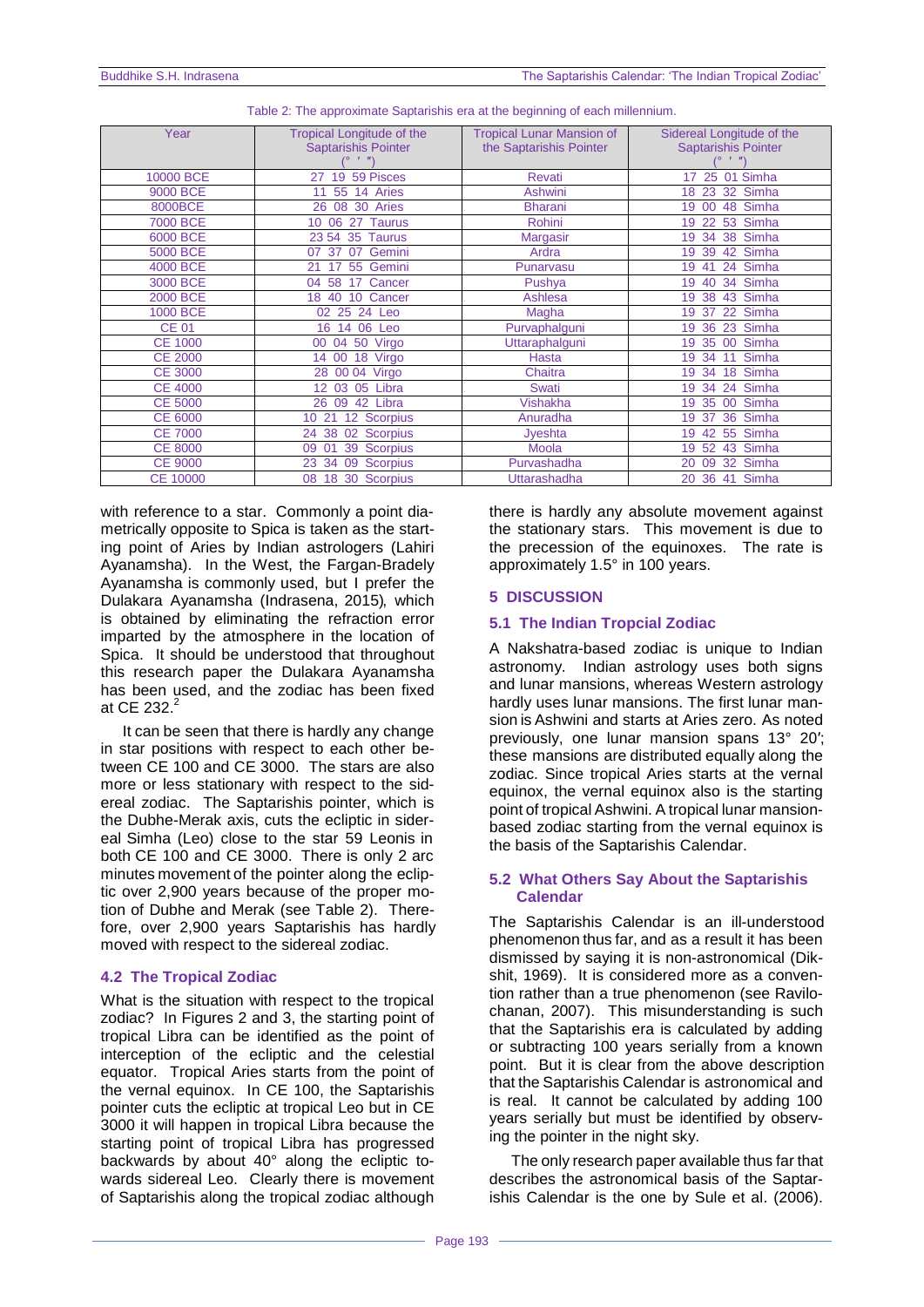They noted that the Saptarishis pointer actually migrated from one star or star cluster to another star or cluster. However, they placed major emphasis on the North Celestial Pole and always had the pointer starting from the Pole. Rather than focussing on the alignment of the first two stars in Ursa Major that rise, Sule et al. used a line that went through the North Celestial Pole. In a computer programme it is possible to do so, but in practice it is not always possible to locate the Pole by looking at the sky. Nowadays, the North Celestial Pole is within 1° of Polaris, but Polaris was not always at the Pole. Because of precession, different stars marked the position of the Pole at different times in the past. In 3000 BCE it was Thuban that was close to the North Celestial Pole. In ~320 BCE there was no star visible to the naked eye near the Pole, and by CE 3000 Polaris will cease to serve as the Pole Star, Figure 4 shows how the location of the North Celestial Pole changes among the background stars in the course of one precessional cycle.



Figure 4: A plot (the red circle) showing how the position of the North Celestial Pole changes with time.

Since the North Celestial Pole cannot always be identified by a star it is not practical to draw imaginary lines that go through the Pole. Furthermore, when emphasis is placed on the Pole rather than Ursa Major, it can be seen that the line can miss the stars Dubhe and Merak altogether. For example, although in CE 2000 the line passes through these two critical stars (Figure 5), in 2000 BCE the line from the North Celestial Pole (very near the star Thuban) missed both Dubhe and Merak but went in between them, violating the principle given in the *Vishnu Purana* (see Figure 6). When the North Celestial Pole is devoid of a star and no stars in Ursa Major are used, it is virtually impossible to trace lines accurately to the ecliptic. Although this can be done with the help of a computer, without a computer it is a challenge.

All in all it can be said that the Saptarishis Calendar is an ill-understood phenomenon. This is because it is tempting to move the Saptarishis pointer along the ecliptic. Rather than moving the pointer from one star to another what actually happens is that the tropical zodiac—which is not dependent on the stars—moves against the star-based Saptarishis pointer.

#### **5.3 The Rate of Motion of Saptarishis**

Since the Saptarishis Calendar is a direct projection of the precession of the equinoxes the position of Saptarishis should change at the precessional rate. The major drawback in understanding the true nature of the Saptarishis Calendar and the rate of change is the ambiguity of the descriptions and translations of the verses that mention the rate of movement of Saptarishis.

There are different versions presented in the *Vishnu Purana* and in the *Brihat Samhita*. In the *Vishnu Purana* there is no reference to lunar mansions: "... seven Rishis continue stationary in that conjunction for a hundred years of man.‖ (Dutt, 1896: 312). In contrast, the *Brihat Samhita* states that "The Sages in their course remain for a period of 100 years in each lunar mansion." (Sloka 4, Chapter XIII; Iyer, 1984: 80). The meaning of the term "conjunction" in the Vishnu *Purana* quotation is often misinterpreted as Nakshatra (lunar mansion) but it should not be. ‗Conjunction' can be understood better as the meeting point of the Saptarishis pointer with the ecliptic. In other words, the Seven Sages remain at a particular point for nearly 100 years, and this is exactly the case when the *Vishnu Purana* verse is looked into closely. The verse says ―Whichever Nakshatra out of Ashwini etc. this line meets; it will remain in the same for 100 human years." The verse is actually referring to the point where the lines meet in a lunar mansion rather than the whole of the lunar mansion. This has been wrongly interpreted as the whole lunar mansion instead of one point. This point has to span either 1°, as per the Greek tradition, or 1.5°, as per the Vedic tradition, if it lasts for 100 years. Since it was the Greeks who popularized the tropical zodiac, the span of the 'conjunction' has to be taken as 1° rather than the whole lunar mansion.

The afore-mentioned quotation in the *Brihat Samhita* must be interpreted cautiously because at the beginning Varahamihira says that what he was writing about Seven Sages was merely what was known to Vriddha Garga: "I shall describe according to the theory of Sage Vriddha Garga ..." (Slokas 1/2, Chapter XIII; Iver, 1884: 80). It is not clear who Vriddha Garga was. Although it is tempting to assume that he was an ancient Indian writer, his name does not appear in any Indian books, so perhaps he was not an Indian sage. Since Varahamihira and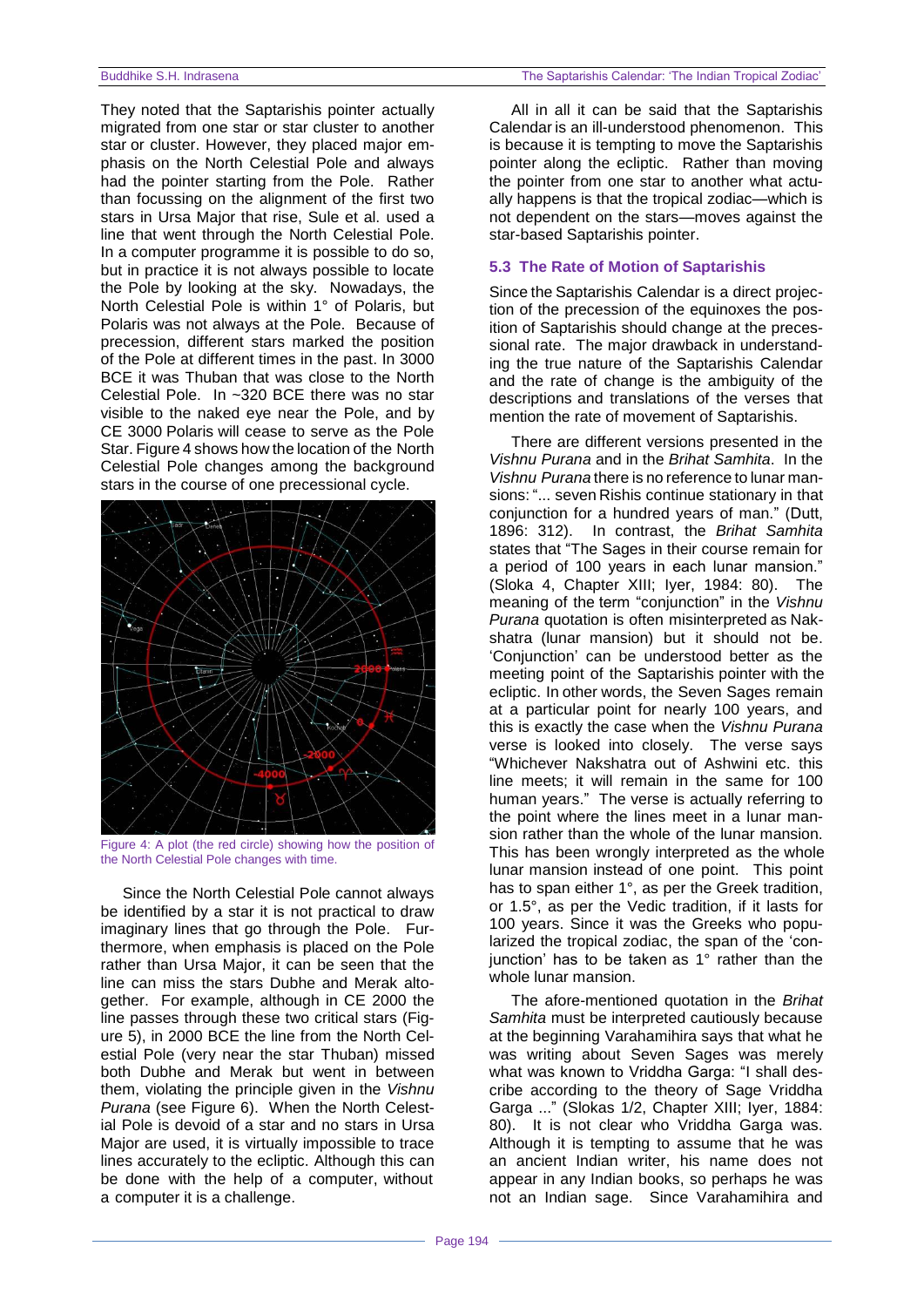later Indian astronomers followed the zodiac of Ptolemy, relating the signs to solstices and equinoxes, it is possible that Vriddha Garga was none other than Ptolemy.

Since Varahamihira does not take responsibility for what he says in the *Brihat Samhita* about the Seven Sages it is clear that either he had doubts about it or it was not well understood by him. Therefore Varahamihira's account of the Seven Sages residing in one Nakshatra for 100 years must be treated with caution.

It is impossible for the Saptarishis pointer to traverse one lunar mansion in 100 years. A lunar mansion spans 13° 20′, and since Saptarishis moves along the tropical zodiac at the rate of the precession of the equinoxes, in 100 years it is impossible to move more than 1.38° at the current rate of precession. As per the Vedic tradition the rate of precession is 54" per year; in 100 years this will be 1.5°. As per the Greek tradition of Hipparchus the rate of precession is not less than 1° in 100 years. The rate of change of the Seven Sages as given in ancient Indian texts is closer to the rate of precession as discovered by Hipparchus. Therefore, it seems that the Saptarishis Calendar is the application of the rate of precession found by Hipparchus, and the meaning of the term 'conjunction' in the *Vishnu Purana* or Nakshatra in the *Brihat Samhita* is simply a span of 1° along the ecliptic.

#### **5.4 Origin of the Saptarishis Calendar**

It is unlikely that the Saptarishis Calendar was in use in India earlier than the time of Ptolemy (i.e. the second century CE). The earliest text that mentions his calendar is the *Vishnu Purana*; the earliest possible date for its composition is the first century BCE and the latest is the fourth century CE. Vriddha Garga is said to have lived in the third century CE, and Varahamihira lived in the sixth century CE. Saptarishis is mentioned in the *Matsya Purana* (CE 250–500), the *Vayu Purana* and the *Bhagavata Purana* (CE 500– 1000) (see Sule et al., 2006), all of which postdate the Hipparchus-Ptolemaic era. Hipparchus discovered that the rate of precession was 1° in not less than 100 years, while Ptolemy popularized the tropical zodiac. It is clear that what was known as the Seven Sages' movement by the ancient Indian seers was nothing more than the adoption in India of the tropical zodiac of Ptolemy and the rate of precession of Hipparchus.

Ironically, though, by this time Indian astronomers were aware that the actual rate of precession was 54" per year, as mentioned in the *Surya Siddhanta* (Indrasena, 2015: 87). This is equivalent to 1° in 66.7 years, a more realistic value than Hipparchus' figure. This must have been the reason why Varahamihira was so cautious about the movement of Saptarishis when he



Figure 5: In CE 2000 the Saptarishis pointer passed through the two Ursa Major stars (after Sule et al., 2006).

said it traverses one lunar mansion in 100 years and placed the responsibility for this claim on Vriddha Garga.

That the Saptarishis Calendar came to India from Greece is also supported by the fact that this calendar was widely used only in the northern parts of India (i.e. in Kashmir and Nepal). In Kashmir it is still in use today whereas the rest of India emphasizes the Kali era.

In Kashmir, Varahamihira's teachings are still very popular and it is clear from his writings that he supported the Saayana (tropical) zodiac of the ancient Greeks.

#### **5.5 The Sky Clock**

The ancient Indian astronomers did not pay much attention to the exact rate of change of the Saptarishis pointer. This was because they relied

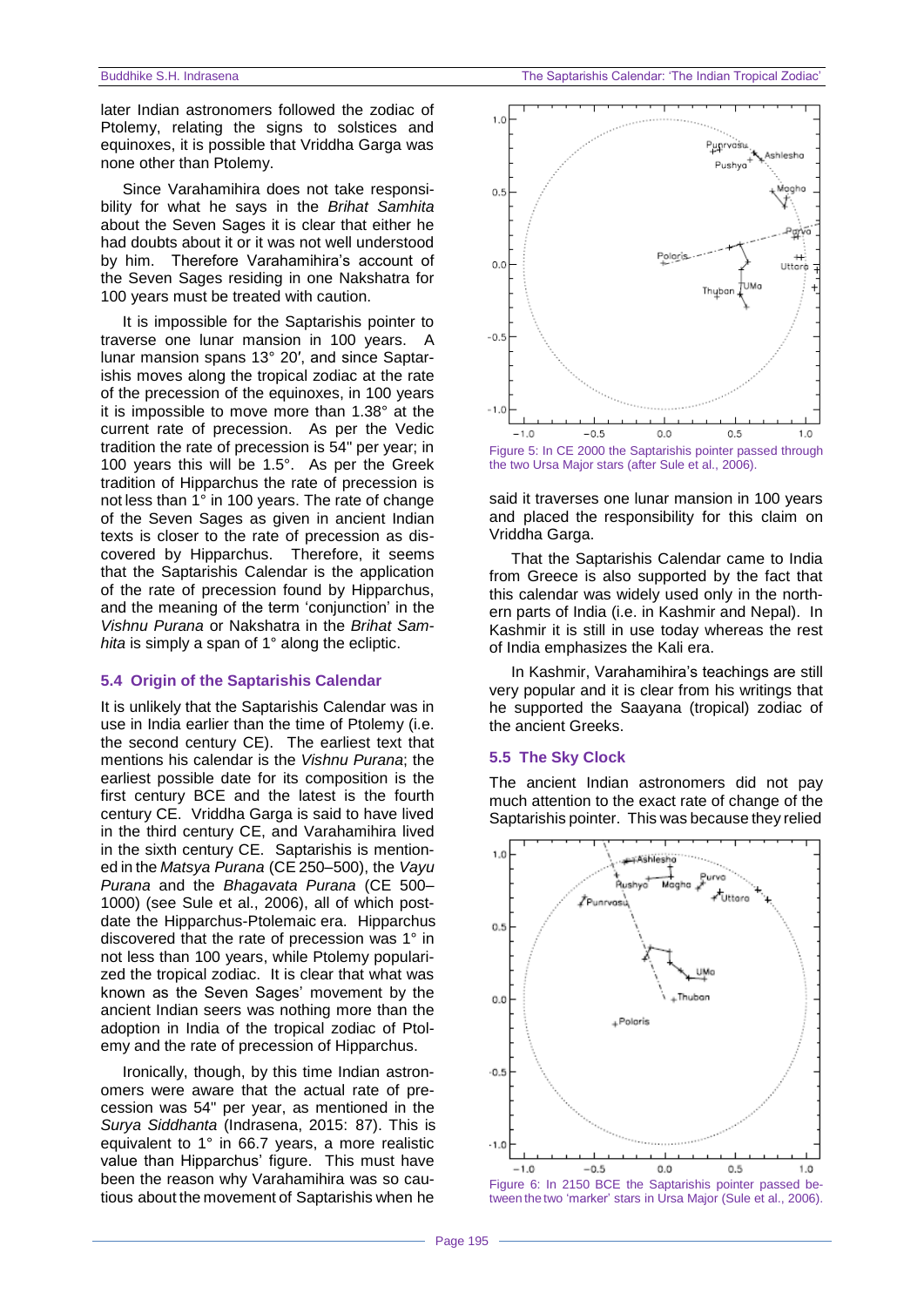| <b>Tropical</b>  | <b>Tropical</b>       | Year               | Sidereal Longitude of the      |
|------------------|-----------------------|--------------------|--------------------------------|
| Lunar            | Longitude             | of                 | <b>Saptarishis Pointer</b>     |
| <b>Mansion</b>   |                       | Commencement       |                                |
| <b>Asvini</b>    | 00<br>00 <sup>°</sup> | <b>BCE</b><br>9821 | 22 Simha<br>17 37              |
| <b>Bharani</b>   | 13 20                 | 8903 BCE           | 58 Simha<br>18 27              |
| <b>Krittika</b>  | 26 40                 | 7964 BCE           | 50 Simha<br>01<br>19           |
| Rohini           | 40 00                 | <b>BCE</b><br>7009 | 44 Simha<br>22<br>19           |
| <b>Mrigasira</b> | 53 20                 | <b>BCE</b><br>6043 | 17 Simha<br>34<br>19           |
| Ardra            | 66 40                 | <b>BCE</b><br>5291 | 48 Simha<br>38<br>19           |
| Punarvasu        | 80 00                 | <b>BCE</b><br>5071 | 35 Simha<br>39<br>19           |
| Pushya           | 93 20                 | <b>BCE</b><br>3120 | 25 Simha<br>19<br>40           |
| Ashlesa          | 106 40                | <b>BCE</b><br>2147 | Simha<br>39<br>03<br>19        |
| Magha            | 120 00                | <b>1177 BCE</b>    | 42 Simha<br>19<br>-37          |
| Purvaphalguni    | 133 20                | 210 BCE            | 18 Simha<br>36<br>19           |
| Uttaraphalguni   | 146 40                | <b>CE 753</b>      | 05 Simha<br>35<br>19           |
| Hasta            | 160 00                | CE 1711            | 46 Simha<br>19 34              |
| Chaitra          | 173 20                | CE 2667            | 11 Sinha<br>34<br>19           |
| <b>Swati</b>     | 186 40                | CE 3617            | Simha<br>34<br>04<br>19        |
| <b>Vishakha</b>  | 200 00                | CE 4563            | 55 Simha<br>34<br>19           |
| Anurdha          | 213 20                | CE 5506            | <b>Simha</b><br>36<br>03<br>19 |
| <b>Dhanishta</b> | 226 40                | CE 6442            | Simha<br>39<br>31<br>19        |
| <b>Mula</b>      | 240 00                | CE 7373            | 45 56 Simha<br>19              |
| Purvashadha      | 253 20                | CE 8297            | Simha<br>56 51<br>19           |
| Uttarashadha     | 266 40                | CE 9211            | Simha<br>16<br>20<br>14        |
| Shravana         | 280 00                | CE 10113           | 40 35 Simha<br>20              |

|  |  | Table 3: The approximate Saptarishis era by lunar mansion. |
|--|--|------------------------------------------------------------|

on observing the Seven Sages rather than using any method of calculation that depended upon their specific rate of movement. Therefore, they did not need to know the exact rate: whether it was 1° per century or one Nakshatra per century was immaterial just so long as the pointer was observed and recorded at the time of a specific event. Even today if somebody wants to find out where Saptarishis is, this must be done by direct observation rather than by calculation. Anybody looking at the sky will see that Saptarishis is now in Hasta of the tropical zodiac. It can be said that when Jawaharlal Nehru was the President of India the Seven Sages were in Hasta, whereas when Parikshit was the ruler it was in Magha. This conclusion cannot be arrived at by any method of direct calculation.

# **5.6 The Saptarishis Era**

The placement of the Saptarishis pointer against the tropical and sidereal zodiac is given in Tables 2 and 3. In the sidereal scale the pointer can be seen always to be in the Purvaphalguni Nakshatra (between 13° 20′ 00″ and 26° 40′ 00″) of Simha (Leo) Rashi (sign) between 10000 BCE and CE 10000. It is not easy to determine the exact point where the Saptarishis pointer crosses the ecliptic, but it is somewhere near the star cluster that is located between the two hind feet of the lion (i.e. within the light blue circle included in Figure 2). Out of the three stars, 56 Leonis, 59 Leonis and  $\chi$  Leonis, 59 Leonis is the closest to the ecliptic, and its radial velocity also is closest to the radial velocity of Dubhe and Merak. Therefore, for practical purposes 59 Leonis is used as the reference point on the ecliptic in this research paper, although

this is not the precise point. The sidereal longitude of 59 Leonis has been given using the Dulakara Ayanamsha, and the zodiac fixed as at CE 232. A slight change in the sidereal longitude is due to the proper motion of Dubhe and Merak (which have radial velocities of  $-9.40 \pm$ 0.30 and  $-13.10 \pm 0.01$  km/s respectively; see Gontcharov, 2006). The proper motion of 59 Leonis (its radial velocity is  $-11.70 \pm 1.30$  km/s; ibid.) is very simlar to those of the other two stars.

Although against the sidereal zodiac the Saptarishis pointer is always in Purvaphalguni Nakshatra, the pointer migrates rapidly along the tropical zodiac at a rate of about 950 years per lunar mansion as a result of precession of the equinoxes (see Tables 2 and 3). It is obvious that this migration of the Saptarishis pointer along the tropical zodiac is the principle behind the Saptarishis Calendar.

# **5.7 Use of the Saptarishis Calendar for Dating Historical Events**

The Saptarishis Calendar can be used to date important events in history, as the folowing examples demonstate.

## 5.7.1 The Mahabharata War and the Yudhishtira-Parikshit Era

The most famous statement regarding use of the Saptarishis Calendar is that Emperor Yudhishtira, who led the Pandava side to victory in the Kurukshetra War, ruled when Saptarishis was in Magha (Sloka 3, chapter XIII, *Brihat Samhita*). In the *Vishnu Purana*, it is said that at the birth of King Parikshit, the successor to Yudhishtira, Saptarishis was in Magha. According to Table 3,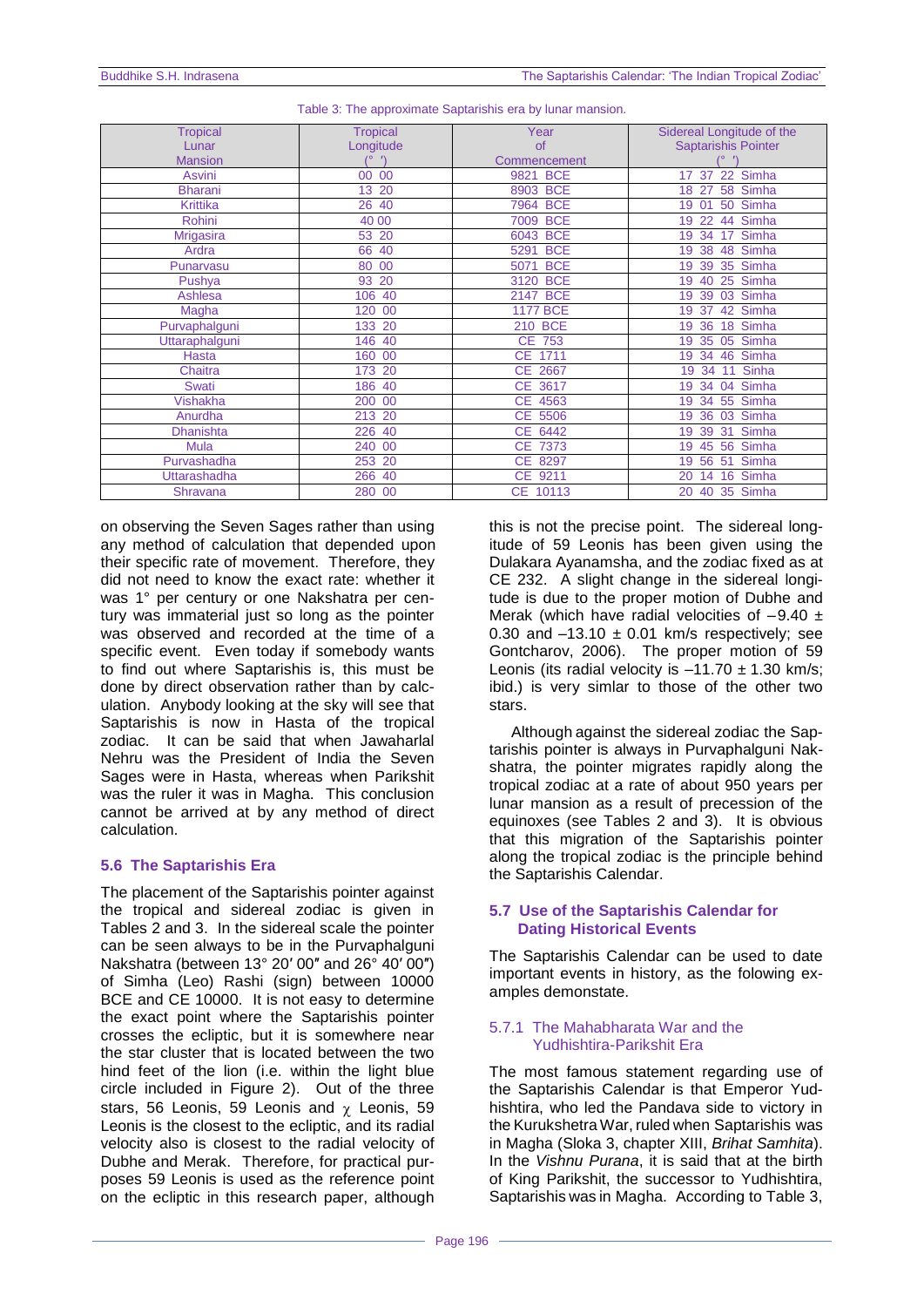the Saptarishis pointer was in Magha between 1177 and 210 BCE.

It has been estimated by Witzel (1995) that the Kuru Kingdom existed between 1200 and 800 BCE. Pargiter (1922: 180–182) arrived at an approximate date of 950 BCE for the Bharata battle, and from a combination of archaeological and literatary evidence Lal (2012) came up with a figure of 900 BCE.

Elsewhere the author of this paper has concluded that the onset of Kali Yuga was in 951 BCE (Indrasena, 2015: 89). It is said in the *Mahabharata* that Kali Yuga commenced soon after Krishna's departure but actually it had already begun astronomically by the time of Krishna's death. Professor Narahari Achar (2010) has established that Krishna's demise occurred 36 years after the Mahabharata War. Accordingly, the year of the War can be dated to a couple of years later than 987 BCE.

#### 5.7.2 Chronology of the Nanda Dynasty

The *Vishnu Purana* states that when Saptarishis was in Parvashadha, the Nanda Dynasty began. This statement cannot be explained by the principles outlined in this paper because Saptarishis cannot be expected to be in Purvashadha lunar mansion in the tropical zodiac until CE 8300. It is possible that this verse actually refers to Purvaphalguni rather than Purvashadha when it says ‗Parvashadha'. If this is the case then the relevant time period would be after 210 BCE. Historians say that the Nandas were in power in the fourth century BCE, which approximately tallies with the Saptarishis era as outlined in Tables 2 and 3.

#### 5.7.3 The Duration from Parikshit to Nanda

According to the *Vishnu Purana* (4th Amsa, 24th Adhyaya, 104th Sloka), 1,015 years elapsed from the birth of King Parikshit to the installation of King Nanda (Wilson, 1840). According to Wilson (ibid.) three copies of the *Vayu Purana* and five copies of the *Matsya Purana* give this interval as 1,050 years, and one copy of the *Matsya Purana* mentions 1,500 years. Meanwhile, the *Bhagavata Purana* gives 1,115 years.

As indicated above, King Parikshit must have been ruling around 950 BCE, and since the start of the Nanda Dynasty is dated to 345 BCE by historians (e.g. see Panda, 2007: 28), there is a gap of about 600 years between these two figures. This figure is much less than the gap mentioned in the *Puranas*, which is variously mentioned as from 1,015 years, to 1,500 years.

It has to be understood that when the *Vishnu Purana* says that the gap between Kings Parikshit and Nanda was 1,015 years, this is in terms of 'Saptarishis Years', since this gap has been given in the paragraph where the ages of Kings

Parikshit and Nanda are given in relation to the Saptarishis Calendar. Since the Saptarishis pointer moved at a rate of 1° in 100 years, the duration of one 'Saptarishis year' was 0.01°. When King Parikshit ruled it was Magha and when Nanda ruled it was Purvaphalguni. The difference is one lunar mansion of 13.33°. With the rate of precession of ≤1° in 100 years this amounts to not more than 1,333 years. This is compatible with the gap given in the *Puranas* which ranges between 1,015 and 1,500 years.

#### 5.7.4 The Saka Era in the *Brihat Samhita*

Another perplexing question that baffles scholars the world over is Varahamihira's claim in the *Brihat Samhita* that the year of King Yudhisthira's reign can be obtained by adding 2,526 years to the Saka era:

The Seven Sages were in the lunar mansion Magha when king Yudhisthira was ruling over the earth, the period of that king being 2526 years before the commencement of the Saka era. (Sloka 3, Chapter XIII; Iyer, 1884: 156).

This quotation should also be understood in the same context as above because the figure 2,526 is in 'Saptarishis years'. This gap is approximately equivalent to two Sapatarishis Nakshatras. Since by the time of Yudhisthira it was Magha, the Saka era that Varahamihira mentions in the *Brihat Samhita* must have been when the Seven Sages were in Uttaraphalguni. As seen in Table 3, the Saptarishis entered Uttaraphalguni in about CE 700. Therefore, the Saka era mentioned in the *Brihat Samhita* is clearly different from the commonly-known Saka era that is said to have begun in CE 78.

A Saka era that began in CE 638 is currently in use in Southeast Asia (see Eade, 1995; Irwin, 1909). It is known as Chula Sakarat, meaning 'small Saka'.<sup>3</sup> At present, the Chulasakarat Calendar is used in Thailand and in other Southeast Asian countries, and the Shalivahana era that began in CE 78 is known as the Mahaskaraja era in these countries. The Chula Sakarat Calendar is a variation of the Hindu Calendar, which also incorporates the Metonic cycle of the Greeks.

Accordingly, it is clear that the Saka era that is mentioned in the *Brihat Samhita* refers to the Chula Saka era that is still in use in Thailand and certain other Southeast Asian countries. Since the Chula Saka Calendar is a combination of both Vedic and ancient Greek astronomy it can be concluded beyond any reasonable doubt that the Saptarishis Calendar was based on both Vedic and Greek astronomy.

#### **6 CONCLUSION**

The Saptarishis Calendar is a reality: it is not just a convention but is an astronomically-explainable